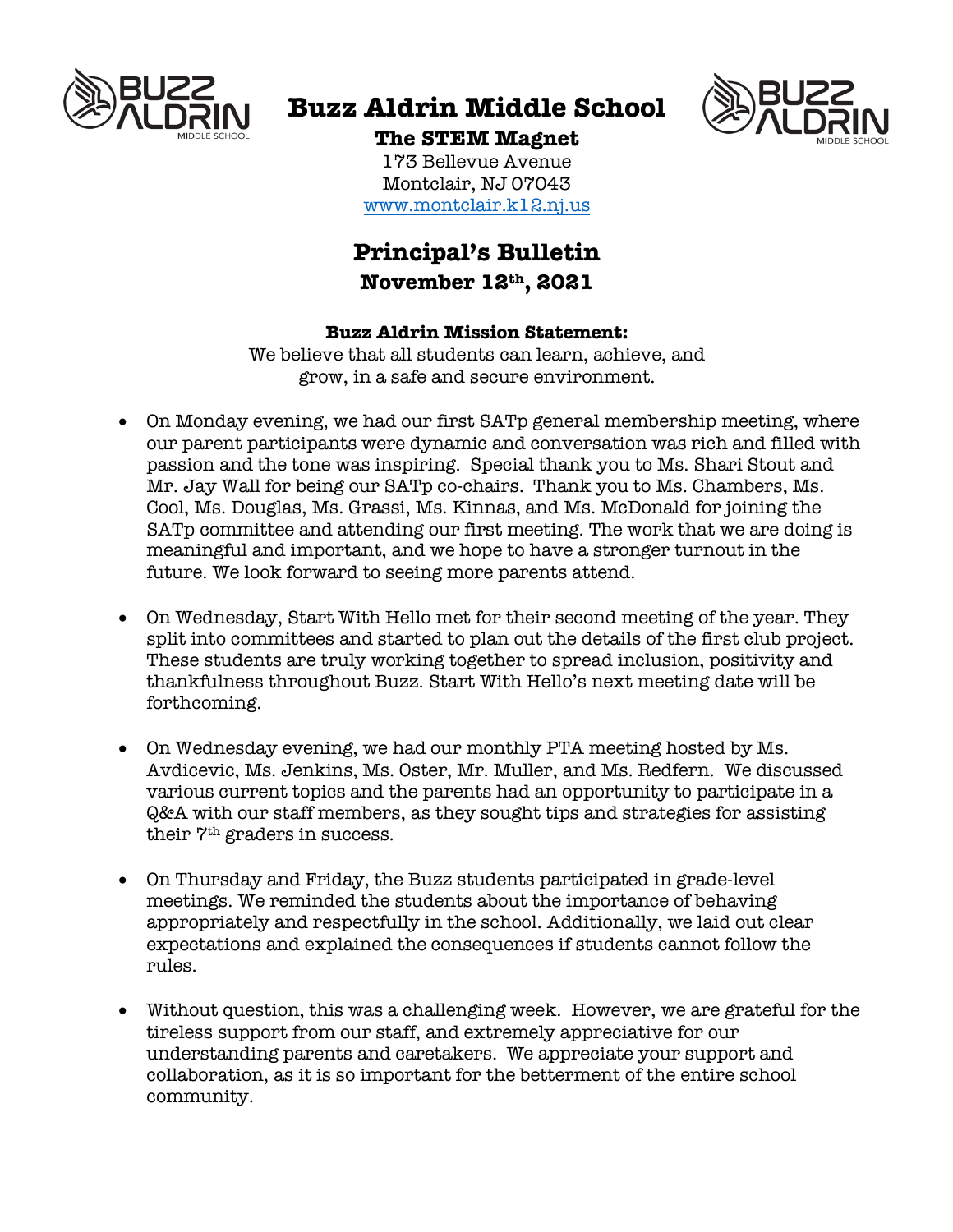- Tonight, our children will have an opportunity to enjoy themselves with their friends at the wonderful PTA sponsored Harvest Fest Fall Dance. We truly thank our entire PTA board and the parent community for working so hard to make life as normal as possible for our students. Thank you to all of the families who donated items or their time chaperoning. It is greatly appreciated!
- Congratulations to Ms. Kristine Norat, who gave birth to her son, Darius Jewel on November 1st. We are happy to report Darius is a healthy, lively, and energetic baby boy! Ms. Teresa Giarrusso will serve as Ms. Norat's maternity leave substitute. Ms. Giarrusso is an experienced journalist with a strong background in both ELA and Social Studies. We welcome Ms. Giarrusso to the Buzz team!
- **Thanksgiving Food Basket Drive** Our community of teachers, staff, students, and parents will be creating Thanksgiving food baskets for 50 BAMS families to ensure they have a warm and festive holiday celebration. We need all of our families to join together as a community to purchase the needed supplies. Special thanks to our generous PTA, our parent donors, and our staff members in supporting this initiative. Please give generously in the true BAMS community spirit!
	- o **To donate funds towards the purchase of the needed items, please click**

**here: https://buzzaldrinpta.memberhub.com/store/items/547648**

- o **Or shop for items from this list. https://signup.com/go/YPXQfTv**
- o **FOOD DONATIONS DROP OFF/COLLECTION:** (1) Send in items with your children, who will give them to their homeroom teachers, or (2) drop off donations (except for turkeys) ON WEEKDAYS ONLY starting today through November 22nd, between the hours of 9 am - 1pm and 2:30 pm - 3:30 pm in the designated bin on the loading dock on Norwood Avenue. No glass bottles or perishable items please.
- o TURKEY DROP OFF is on Tuesday, November 23 ONLY.
- o Thank you for your generosity during this holiday season!
- Message from SEPAC:
	- o MPS & SEPAC are co-hosting an Acadience webinar on Tuesday November 16th from 7-8:30. This presentation will be informative for all families and we should ensure our communities have the details.
		- § https://www.montclair.k12.nj.us/news/news\_stories/m\_p\_s\_\_\_s\_e\_ p\_a\_c\_co-\_host\_acadience\_webinar/
- We are seeking nominations for the 2021-2022 Governor's Educator of the Year Award! Governor's Educator of the Year (GEOY) nominations sought for our amazing teachers and educational service professionals. Please see the attached GEOY nomination form to nominate one of our fabulous staff members. The criteria states that the winners of this award must not have earned the title of School Teacher of the Year or Educational Services Professional (ESP) of the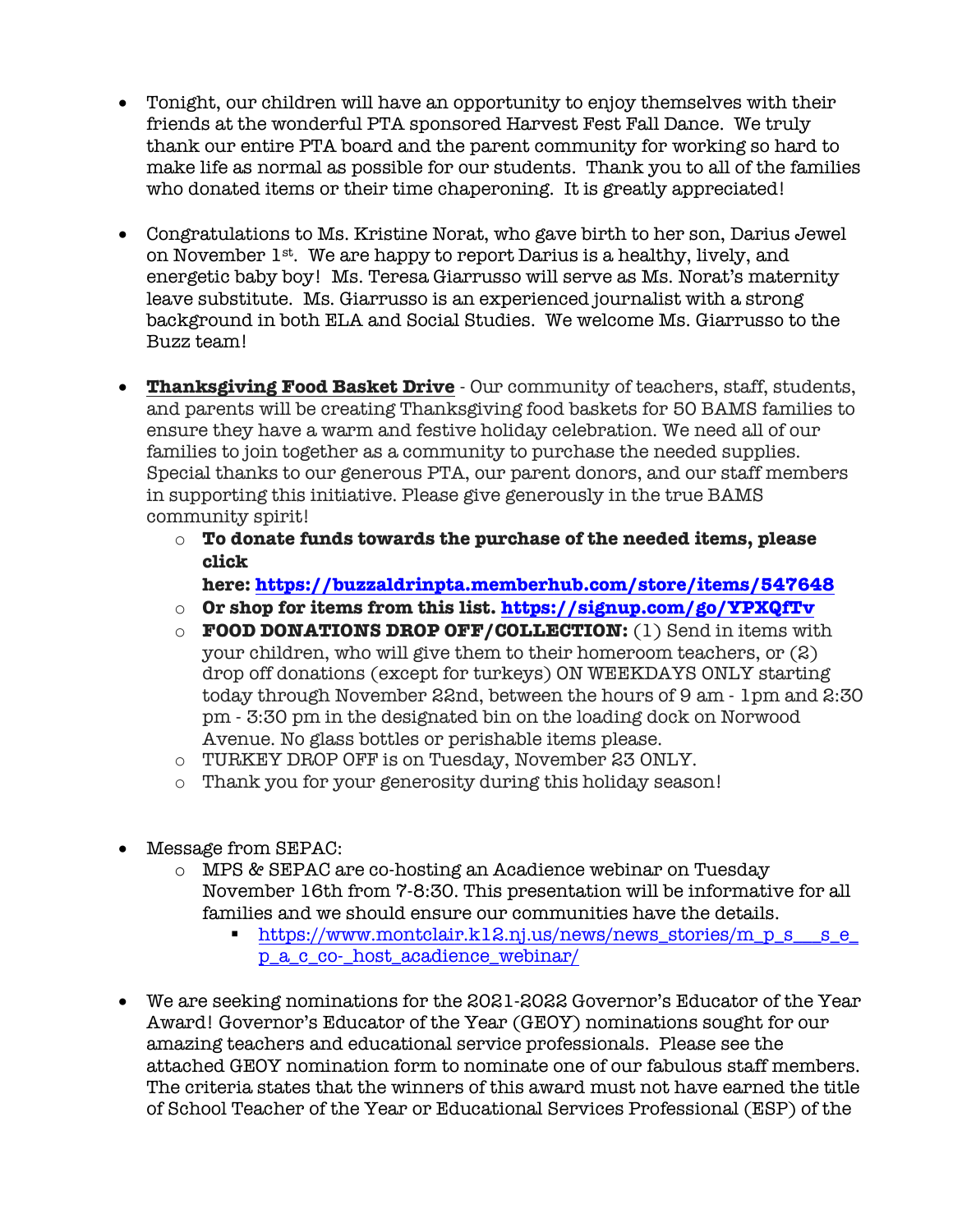Year in the past five years. Nominations are due by Friday, November  $12<sup>th</sup>$ . The most recent awardees were:

| <b>Year</b> | <b>Teacher of the Year</b> | <b>ESP of the Year</b> |
|-------------|----------------------------|------------------------|
| 2020-2021   | Jacqueline Brower          | Maritza DeJesus        |
| 2019-2020   | Joseph Turner              | Toni Paccione          |
| 2018-2019   | Kate Megdanis              | Lora Orta              |
| 2017-2018   | Tracey Belsky              | Donna Kobza            |
| 2016-2017   | Nisha Gandhi               | Eva McGorry            |

Educational Services Professionals include the following: • Anti-Bullying Specialist •Athletic Trainer • Behavior Specialist • Child Study Team • Cooperative Education Coordinator/Hazardous Occupations • Educational Interpreter (Cued Speech, Transliteration, Oral Interpreting, Sign Language Interpreting) • Guidance / School Counselor • Learning Disabilities Teacher Consultant • Library Media Specialist • Mathematics Specialist / Mathematics Coach • Nurse (Instructional & Non-instructional) • Occupational Therapist • Paraprofessional (Instructional only) • Physical Therapist • Psychologist • Reading Specialist / Reading Coach • Social Worker • Speech Language Specialist • Student Assistant Coordinator • Technology Coach

#### • **General Reminders & Updates for Parents/Families:**

- o As the cooler weather approaches, please ensure your children are dressed appropriately for outdoor conditions. This means he/she/they should have a coat, sweatshirt, hat, or any other clothing that allows for them to be comfortable during the day and for outdoor lunch/recess.
- o When students have indoor recess, they will be in the auditorium. Since there are simultaneous classes running in the auditorium, it is important that students bring their own books to read or something he/she/they can work on independently. It is their free time to unwind and relax, but we must be mindful to our dance classes.
- o Cell phone use is not permitted during the school day. Parents should not text or call their children during school hours.
- $\circ$  Masks are required at all times while in the building. If students fail to wear their masks in school, he/she/they will be sent home. If possible, please send your child to school with an extra mask in case the original mask is misplaced or damaged. If students cannot follow the mask policy, they will be sent home.
- $\circ$  Please make sure your child has a water bottle with him/her/them each school day.
- o Students are required to bring their fully charged Chromebooks to school each day. We are also encouraging students to bring their Chromebook chargers to school.
- o Please complete a free/reduced meal application if you would like to do so. The online form is available at https://www.nlappscloud.com/ and hard copies are available in the main office. You may also visit the Department of Agriculture's website to access an application in a language other than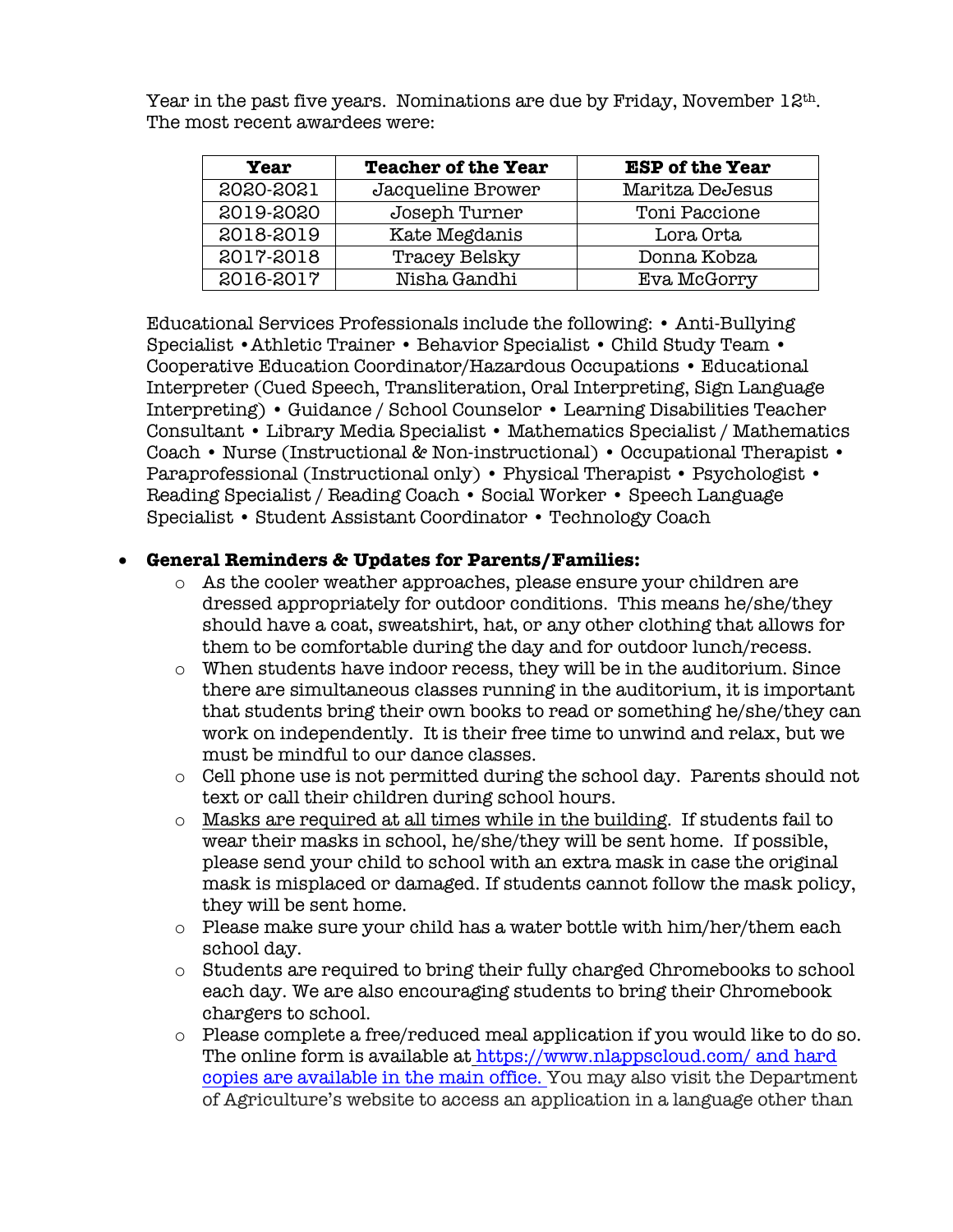English or Spanish (https://www.fns.usda.gov/cn/translatedapplications).

- o Again, please **DO NOT** drop off or pick up your child in the front of the building or in a location where they must cross the street. Grownups need to remain in their cars and be sure not to block the staff parking lot while waiting for their children. Students should not cross the street at any location other than the designated crosswalks. Parents should not stand in the staff parking lot to pick up their children. **This is a safety issue.** Despite the number of times this is written in school communications, this is still a problem. Please abide by the school's rules.
- o **Parents are not permitted to drop off belongings, lunches, materials throughout the day.** We will not accept materials dropped off while school is in session. Therefore, it is essential that you make sure your child has all the necessary materials he/she/they would need prior to entering the building.
- o The health forms must be completed by 7:00 am on Tuesdays and Thursdays. This must be done in order for students to attend classes. If health forms are not completed in time, students will need to wait in the auditorium until they can complete one themselves. This results in a loss of valuable instructional time.
- o There are no visitors permitted in the building at any time.
- o Please encourage your child to leave their desk shields (dividers) in their lockers when not in use. We do not have enough extras to provide loaners for all those who forget.
- o Parents are not permitted to ask teachers for remote instruction without prior approval granted from building administration. Remote instruction can only be granted for COVID-related reasons.
- Side Door Announcement: Are your children looking for something to do on Fridays after school? Side Door is open every Friday for the month of October, and there will be lots of outdoor activities and games, plus free food! It's located a short walk from Buzz Aldrin, on Cooper Ave (right down the street from CVS). You don't have to register to go, and it's FREE! For more information or to pre-register your child, go to sidedoormontclair.org. Activities will be outdoors, but masks are required. Please see the attached student and parent flyer.

# • **After School Clubs & Activities Protocols**:

- o Students are not permitted to leave the building and return for afterschool activities. They must remain in the building until the program/club has ended.
- $\circ$  Students are responsible for their own transportation home from all clubs and activities. Please pick your children up in a timely manner.
- o Club advisors and staff members do not participate in arranging carpools or parent pick-ups after the club ends.
- o Students must report directly to the designated club meeting room or location immediately after the dismissal bell rings.